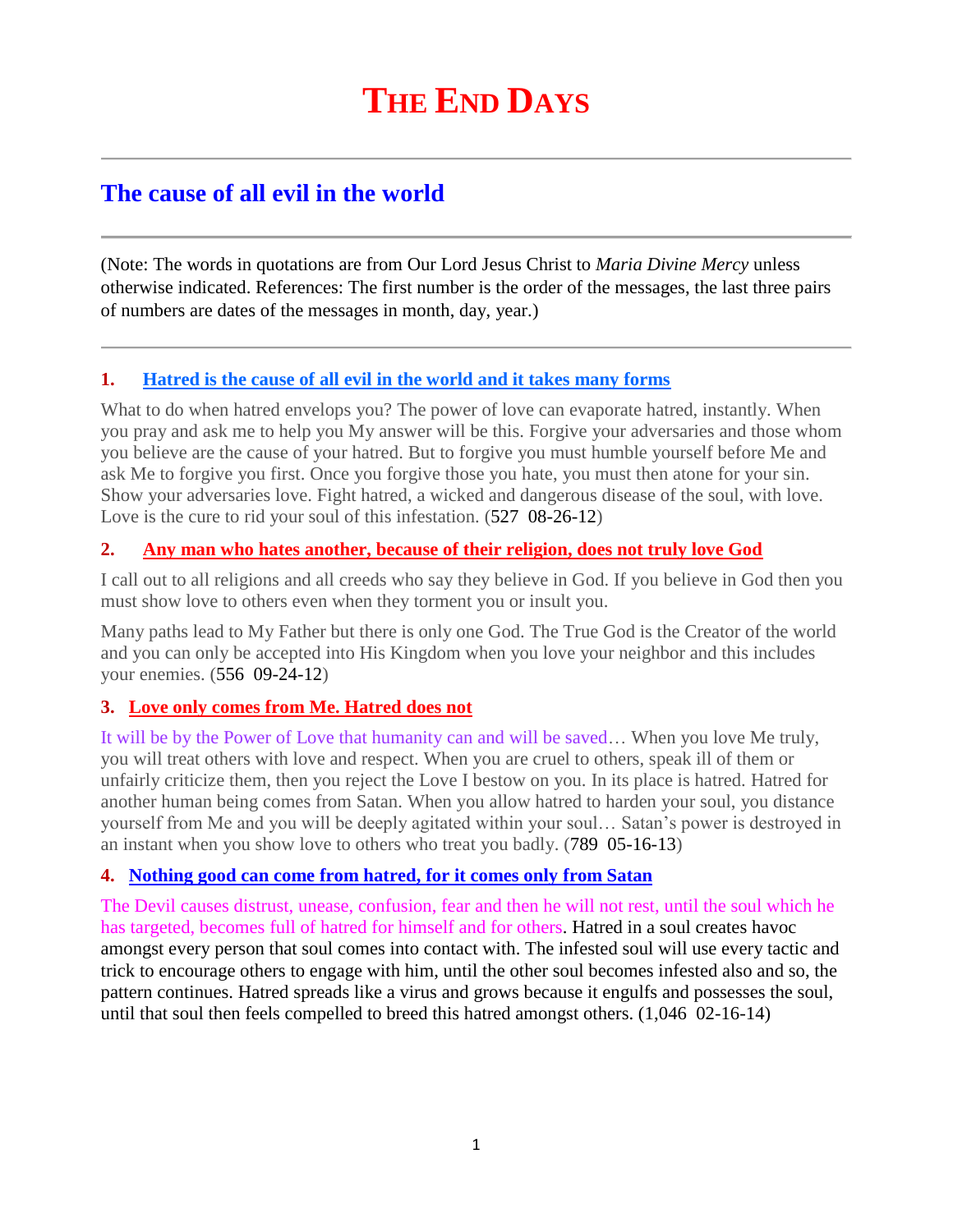# **5. [It was the sin of pride which caused Lucifer to fall and to be cut off and thrown into the](http://www.thewarningsecondcoming.com/it-was-the-sin-of-pride-which-caused-lucifer-to-fall-and-to-be-cut-off-and-thrown-into-the-abyss/)  [abyss](http://www.thewarningsecondcoming.com/it-was-the-sin-of-pride-which-caused-lucifer-to-fall-and-to-be-cut-off-and-thrown-into-the-abyss/)**

So many of you believe you know so much about Me, but you have learned nothing… How can you love Me when you tear My Words apart, when all I Am doing is to help you prepare for My Great Day?

To those of you who claim to speak with great knowledge of Me and then spit with a cursed tongue against My prophet – know this. Your faith will not save you when you curse the Word of God. Your self-proclaimed love of God is meaningless when you judge one of His children before Him. **You are cutting the umbilical cord, which binds you to My Father, when you show**  disrespect, anger and hatred towards Me. When you spit at Me, you will become blind and will never see again. When you utter words of hatred, your tongue will be cut out. When you stand up and declare to all your self-proclaimed knowledge of God, you will fall with your legs cut from under you. When you deem My prophet to be evil, you will have no life. (778 05-04-13)

**6. [God is not boastful. God is not proud. God is gentle, loving and yet firm in His instruction](http://www.thewarningsecondcoming.com/god-is-not-boastful-god-is-not-proud-god-is-gentle-loving-and-yet-firm-in-his-instruction-to-humanity/)  [to humanity](http://www.thewarningsecondcoming.com/god-is-not-boastful-god-is-not-proud-god-is-gentle-loving-and-yet-firm-in-his-instruction-to-humanity/)** (803 05-31-13)

#### **7. [Love can defeat every affliction suffered by the human race](http://www.thewarningsecondcoming.com/love-can-defeat-every-affliction-suffered-by-the-human-race/)**

It is His everlasting Love for all of you, which keeps the Light of God aglow on Earth. Without this Light, there would be only darkness, not just of spirit, but on Earth itself. Daylight would not exist. The sun would not shine, nor would the moon brighten the night. The stars would disappear.

Love can defeat every affliction suffered by the human race. Love for one another will destroy evil. Love for God will destroy Satan's power over man. Loyalty to the Commandments of God will perfect the soul and, in turn, then save the human race from banishment and separation from God.

When the Light of God is retained in your hearts and the Love of God for one another is present in your souls, then every evil can and will be conquered. When you love God, you will feel a deep peace within you, for when you show your love for Him, He will fill you with His Graces. You must always take comfort in the powerful Love, which God holds in His Heart for each of you. (1,060 03-03-14)

#### **8. [Love is the only way to defeat hatred. Hatred cannot defeat Love if it comes from God](http://www.thewarningsecondcoming.com/love-is-the-only-way-to-defeat-hatred-hatred-cannot-defeat-love-if-it-comes-from-god/)**

These Messages are for the world – not just the elect, who greet Me with every honor and whose souls are filled with love for Me. I love everyone, but I rely on the faithful to spread the Word of God, so as to enkindle within those hardened closed hearts the fire of My Love… My Divinity is beyond reproach and that the Power of the Holy Spirit is invincible when it is Present in any Work that is Mine. My Works are powerful and will grow and spread like a strong gust of wind with a velocity that is beyond your understanding… My Love, when you accept it from Me, will spread to others… My Love, when instilled within your souls, through the Power of the Holy Spirit, will bring you to your knees before Me, weeping for **joy.** Make no mistake; you will recognize the Love of God instantly when it pierces your heart by the Power of the Paraclete. Then you will understand the Power of Love for I Am Love… When you allow My Love to fill your souls, you too will have the power, within you, to defeat every kind of evil in the world. My Love destroys the power of Satan and all his demons**… Accept My Love and always love My enemies.** Do not hate My enemies, for that is exactly what the evil one wants you to do, so that he can spread hatred. Love, when spread, breeds love within others just as hatred breeds doubt, fear and anger**…** I desire to give you this Crusade Prayer to protect you from hatred: Crusade Prayer (156) Protection from hatred**.**  (See the Crusade Prayers booklet) (1,140 06-09-14)